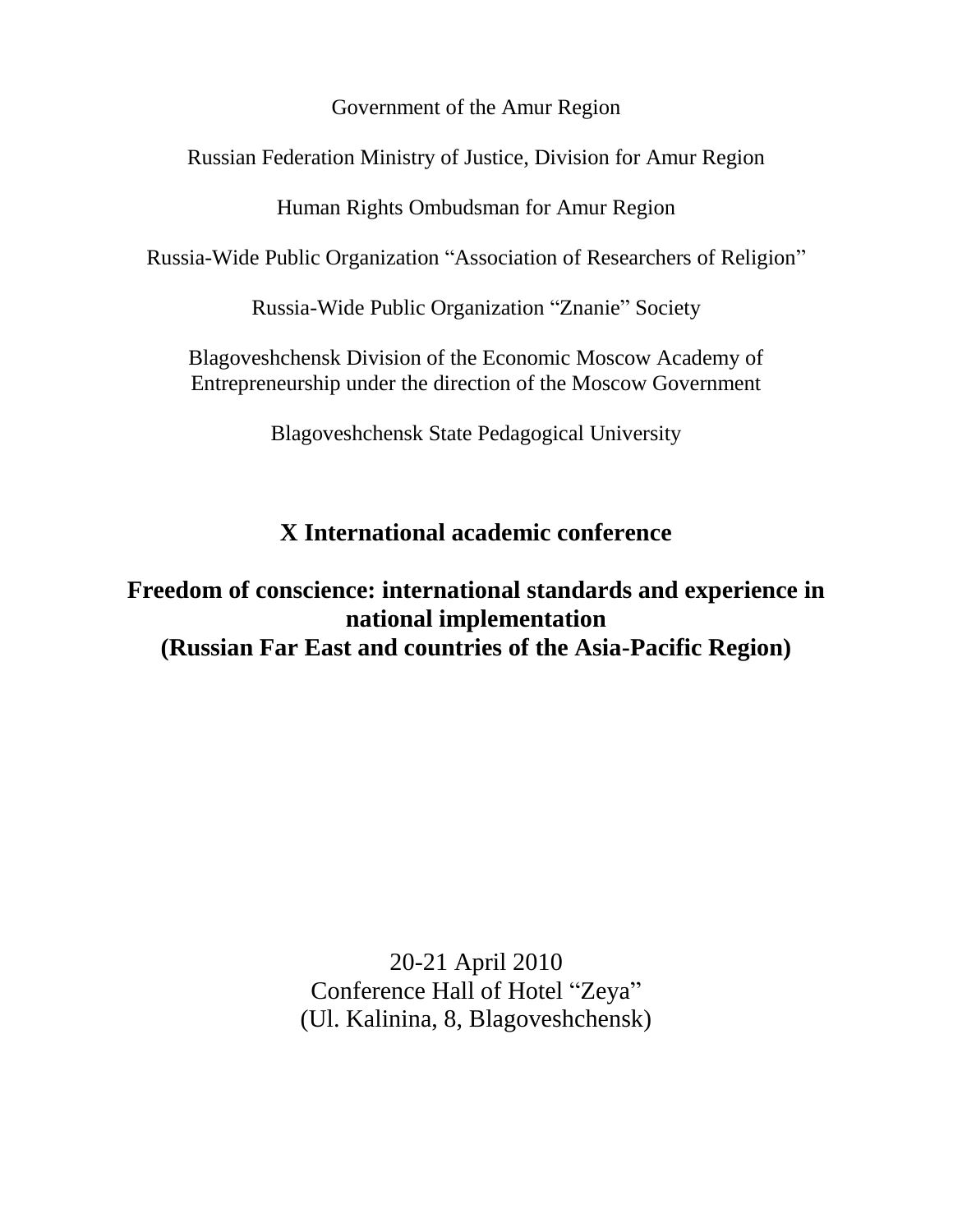# **April 19 (Monday)**

**12.00** - arrival and accommodation of participants (hotels "Asia" and "Jubilee")

**13.00 -14.00** – Lunch

**16.00 -18.30** - Tour of Blagoveshchensk, visiting religious organizations

**19.00** – Dinner

## **April 20 (Tuesday)**

**09:00 – 9:30** - Conference Registration (Amur region Government building).

#### **09:30 -09:40 -** Presentation and opening of the conference **FIRST PLENARY SESSION: FREEDOM OF CONSCIENCE AND RELIGION IN RUSSIA: LEGISLATIVE SECURITY, SITUATION, PROBLEMS**

#### **Moderators:**

Lyubov Sergeevna Khashcheva, Andrey Evgeneevich Sebentsov, Aleksandra Ivanovna Pospelova

#### **Speakers:**

**Welcoming address by the Governor of the Amur Region, O.N. Kozhemyako** on behalf of the Amur Region Government

**Oleg Orestovich Mironov** "Russia and the European Convention on Human Rights and Fundamental Freedoms"

**Elena Miroshnikova** "The significance and challenges of national implementation of international standards of freedom of conscience"

**Marina Ivanovna Danilova** "Law and Freedom as the basis for Civil Society"

**Vladimir V. Ryakhovsky** "Problems of implementation of the constitutional right to freedom of conscience at the present stage"

**Mikhail I. Odintsov,** "Freedom of conscience in Russia: between the Russian past and the European present"

**Nikolai Antonovich Shindyalov**

**11.30-11.50 -** coffee break

#### **11:50-13:00 SECOND PLENARY SESSION: INTERNATIONAL STANDARDS IN THE SPHERE OF PROTECTING FREEDOM OF CONSCIENCE AND PRACTICAL EXPERIENCE**

**Moderators**: Andrey Nikolaevich Filimonov, Elena Mikhailovna Miroshnikova, Svetlana Mikhailovna Dudarenok

#### **Speakers**:

**Guihai Guan** "Traditional factors in the concept of human rights in Russia."

**Durham, Jr., W. Cole "**Freedom of Religion in the U.S. and the European Court of Human Rights: Comparative Perspectives"

**13:00-14:00** - lunch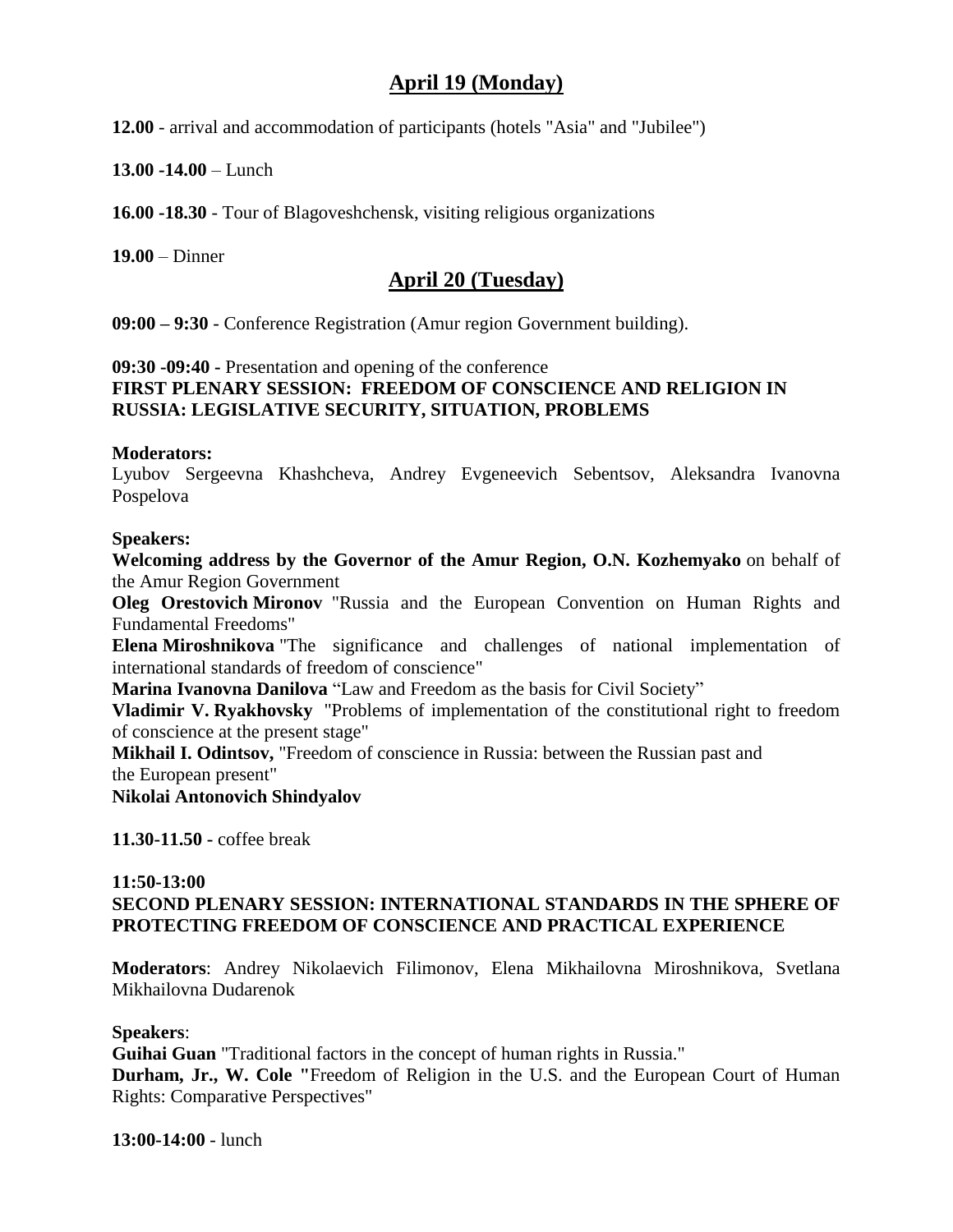#### **14:00-17.30**

**Moderators:** Svetlana Vladimirovna Vasilievna, Olga Konstantinovna Shimanskaya

#### **Speakers:**

**Marsh, Chris:** "Rapid Transit or Long Haul: Benefits and Shortcomings of Rapid versus Prolonged Liberalization of Religion Policy."

**Zhang Xunmou,** "The policy and practice of freedom of religious belief of the Chinese government."

**Kimitaka Matsuzato** "Typology of Governance of Muslims in the non-Arab Periphery: Turkey, Russia, India and China"

**15:50-16:10 –** coffee break

#### **16:10-17:00**

**Moderators:** Roman Aleksandrovich Kobyzov, Natalia Vladimirovna Potapova, Marina Borisovna Serdyuk

#### **Speakers:**

**Elizabeth Sewell:** "Understanding Freedom of Conscience: Recent Developments in the European Court of Human Rights"

**Jonathan Mizuta,** "The separation of church and state in postwar Japan"

**17:00 Presentation of the reference guide** *"Religious organizations in the Far East",* Svetlana Mikhailovna Dudarenok, professor of cultural studies, Far Eastern State University, PhD in History.

**Mikhail Ivanovich Odintsov,** "Religious Reforms in the Soviet Union and Russia 1985-1997" **Maria Borisovna Serdyuk,** "Religious Life in the Soviet Far East (1941-1954)"

**Natalia Vladimirovna Potapova** "Religious Policy of the Russian Empire and Religious Life of the Far East in the Second Half of the  $19<sup>th</sup>$  – beginning of the  $20<sup>th</sup>$  Century (for example Sakhalin)"

**Mikhail Ruslanovich Darbinyan** "Bases of creation"

**Oksana Petrovna Fedirko** "Education and Enlightenment in the Russian Far East in the Years of the Civil War: The Problem of Secularization and Sacralization"

**18.00** – Dinner

### **April 21 (Wednesday)**

**09.00-9.30-** Conference Registration

#### **9.30-11.30**

### **Third Plenary Session: RELIGIOUS ORGANIZATIONS IN THE FAR EAST: SERVICE, DIALOGUE, COOPERATION, MUTUAL RESPECT**

**Moderators:** Nikolai Antonovich Shindyalov, Dmitry Petrovich Bolotin, Marina Ivanovna Danilova